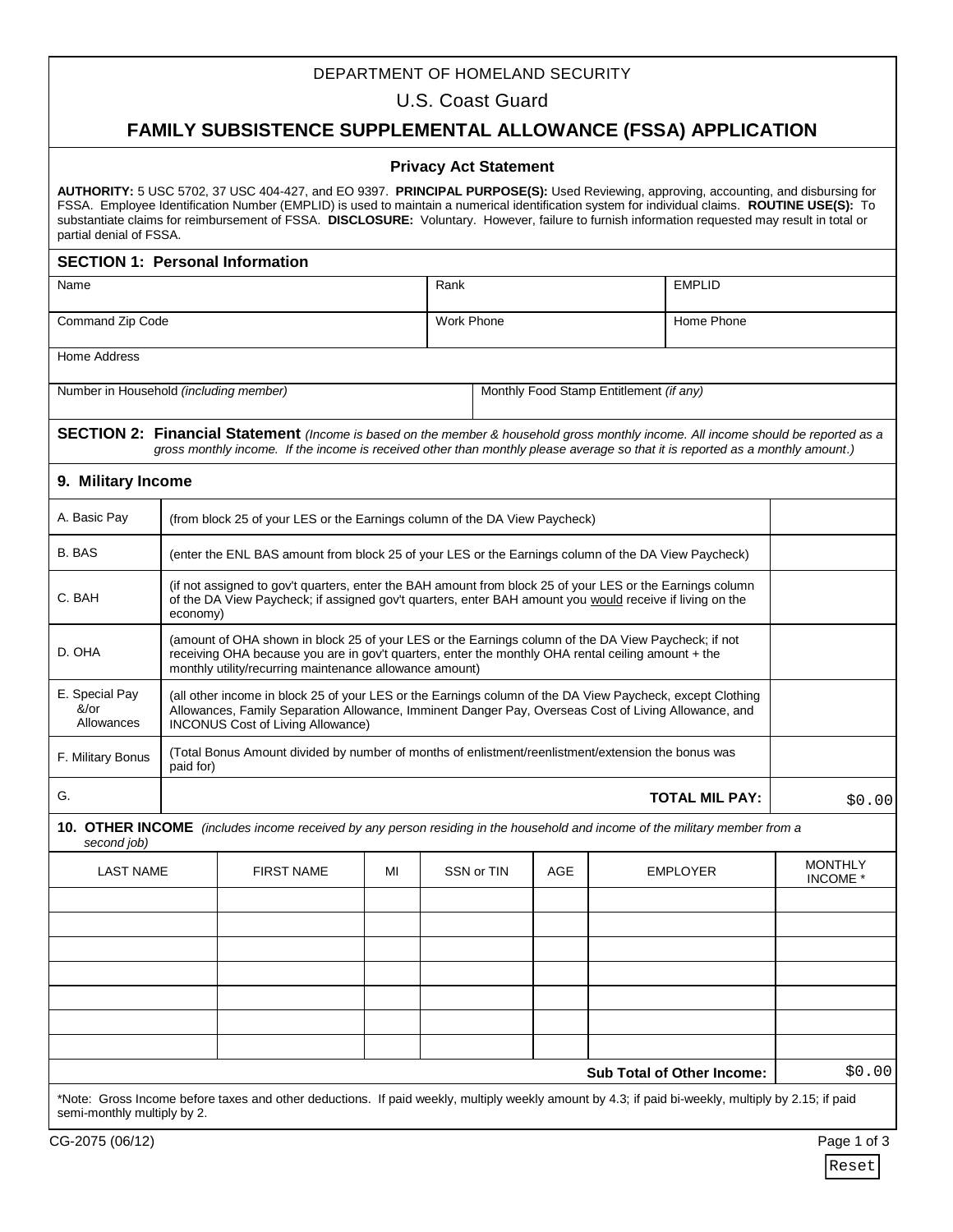| 11. OTHER INCOME (continued)                                                                                                                                                                                                                                                                                                                                                                                                                                                                                 |                                                                                                                                                         |                                                                          |                                                                            |         |         |  |  |
|--------------------------------------------------------------------------------------------------------------------------------------------------------------------------------------------------------------------------------------------------------------------------------------------------------------------------------------------------------------------------------------------------------------------------------------------------------------------------------------------------------------|---------------------------------------------------------------------------------------------------------------------------------------------------------|--------------------------------------------------------------------------|----------------------------------------------------------------------------|---------|---------|--|--|
| A. TOTAL MIL PAY (Block 9.G.)                                                                                                                                                                                                                                                                                                                                                                                                                                                                                |                                                                                                                                                         |                                                                          |                                                                            |         | \$0.00  |  |  |
| B. SUB TOTAL (Block 10)                                                                                                                                                                                                                                                                                                                                                                                                                                                                                      |                                                                                                                                                         |                                                                          |                                                                            |         | \$0.00  |  |  |
| C. SSI (Supplemental Security Income)                                                                                                                                                                                                                                                                                                                                                                                                                                                                        |                                                                                                                                                         |                                                                          |                                                                            |         |         |  |  |
| D. DIS (Disability Insurance)                                                                                                                                                                                                                                                                                                                                                                                                                                                                                |                                                                                                                                                         |                                                                          |                                                                            |         |         |  |  |
| E. TANF (Temporary Assistance for Needy Families)                                                                                                                                                                                                                                                                                                                                                                                                                                                            |                                                                                                                                                         |                                                                          |                                                                            |         |         |  |  |
| F. Pension                                                                                                                                                                                                                                                                                                                                                                                                                                                                                                   |                                                                                                                                                         |                                                                          |                                                                            |         |         |  |  |
| G. Worker's Compensation                                                                                                                                                                                                                                                                                                                                                                                                                                                                                     |                                                                                                                                                         |                                                                          |                                                                            |         |         |  |  |
| H. Social Security                                                                                                                                                                                                                                                                                                                                                                                                                                                                                           |                                                                                                                                                         |                                                                          |                                                                            |         |         |  |  |
| I. UI UCX (Unemployment Compensation)                                                                                                                                                                                                                                                                                                                                                                                                                                                                        |                                                                                                                                                         |                                                                          |                                                                            |         |         |  |  |
| J. Veteran's Pay                                                                                                                                                                                                                                                                                                                                                                                                                                                                                             |                                                                                                                                                         |                                                                          |                                                                            |         |         |  |  |
| K. Alimony                                                                                                                                                                                                                                                                                                                                                                                                                                                                                                   |                                                                                                                                                         |                                                                          |                                                                            |         |         |  |  |
| L. Child Support                                                                                                                                                                                                                                                                                                                                                                                                                                                                                             |                                                                                                                                                         |                                                                          |                                                                            |         |         |  |  |
| M. Interest/Dividends                                                                                                                                                                                                                                                                                                                                                                                                                                                                                        |                                                                                                                                                         |                                                                          |                                                                            |         |         |  |  |
| N. Rental Property                                                                                                                                                                                                                                                                                                                                                                                                                                                                                           |                                                                                                                                                         |                                                                          |                                                                            |         |         |  |  |
| O. Other (explain):                                                                                                                                                                                                                                                                                                                                                                                                                                                                                          |                                                                                                                                                         |                                                                          |                                                                            |         |         |  |  |
| 12. TOTAL GROSS INCOME (Add Blocks 11.A through 11.0.)                                                                                                                                                                                                                                                                                                                                                                                                                                                       |                                                                                                                                                         |                                                                          |                                                                            |         | \$0.00  |  |  |
| <b>SECTION 3: FSSA Calculation</b>                                                                                                                                                                                                                                                                                                                                                                                                                                                                           |                                                                                                                                                         |                                                                          |                                                                            |         |         |  |  |
| 13. HOUSEHOLD SIZE:                                                                                                                                                                                                                                                                                                                                                                                                                                                                                          | (From Section 1)                                                                                                                                        |                                                                          |                                                                            |         |         |  |  |
| 14. USDA Gross Monthly Income Eligibility Limits (130% table)                                                                                                                                                                                                                                                                                                                                                                                                                                                |                                                                                                                                                         |                                                                          | Choose an amount, based on household size and                              |         |         |  |  |
| 1 October 2011 - 30 September 2012                                                                                                                                                                                                                                                                                                                                                                                                                                                                           |                                                                                                                                                         | Household                                                                | location, from the table below and enter it here<br>48 States <sup>1</sup> | Alaska  | Hawaii  |  |  |
| The member is counted as part of the household. Members of<br>the household include the member's spouse, any children of the                                                                                                                                                                                                                                                                                                                                                                                 |                                                                                                                                                         | Size<br>1                                                                | \$1,180                                                                    | \$1,474 | \$1,359 |  |  |
| member living in the household who are 21 years of age or                                                                                                                                                                                                                                                                                                                                                                                                                                                    |                                                                                                                                                         | $\overline{2}$                                                           | 1,594                                                                      | 1,992   | 1,835   |  |  |
| younger, and other children (excluding foster children) under 18                                                                                                                                                                                                                                                                                                                                                                                                                                             |                                                                                                                                                         | 3                                                                        | 2,008                                                                      | 2,509   | 2,310   |  |  |
| years of age who live with and are under the parental control of<br>the member. For members with joint custody of a child, that child                                                                                                                                                                                                                                                                                                                                                                        |                                                                                                                                                         | 4                                                                        | 2,422                                                                      | 3,027   | 2,786   |  |  |
| may by counted during any month the child spends 50 percent or                                                                                                                                                                                                                                                                                                                                                                                                                                               |                                                                                                                                                         | 5                                                                        | 2,836                                                                      | 3,545   | 3,261   |  |  |
| more of the time with the member. The 48 States table shall be                                                                                                                                                                                                                                                                                                                                                                                                                                               |                                                                                                                                                         | 6                                                                        | 3,249                                                                      | 4,063   | 3,737   |  |  |
| used by members assigned INCONUS. The Hawaii table shall                                                                                                                                                                                                                                                                                                                                                                                                                                                     |                                                                                                                                                         | 7                                                                        | 3.663                                                                      | 4,581   | 4,212   |  |  |
| be used by members assigned to Hawaii. The Alaska table shall<br>be used by members assigned to all overseas locations except                                                                                                                                                                                                                                                                                                                                                                                |                                                                                                                                                         | 8                                                                        | 4,077                                                                      | 5,099   | 4,688   |  |  |
| Hawaii. The tables are updated at the beginning of the fiscal                                                                                                                                                                                                                                                                                                                                                                                                                                                |                                                                                                                                                         | Each Additional<br>Member                                                | $+414$                                                                     | $+518$  | $+476$  |  |  |
| year. This form will be updated at that time.                                                                                                                                                                                                                                                                                                                                                                                                                                                                |                                                                                                                                                         | <sup>1</sup> Includes District of Columbia, Guam, and the Virgin Islands |                                                                            |         |         |  |  |
| 15. Gross Income                                                                                                                                                                                                                                                                                                                                                                                                                                                                                             | (Block 12)<br>If Block 12 exceeds Block 14, you don't qualify for FSSA.                                                                                 |                                                                          |                                                                            |         |         |  |  |
|                                                                                                                                                                                                                                                                                                                                                                                                                                                                                                              | \$0.00<br>(Block 14 minus Block 15 --)                                                                                                                  |                                                                          |                                                                            |         |         |  |  |
| <b>16.</b> Initial FSSA Calculation                                                                                                                                                                                                                                                                                                                                                                                                                                                                          | A negative number, displayed in parentheses (), means your total gross<br>\$0.00<br>income exceeds the USDA income limit. You are NOT entitled to FSSA. |                                                                          |                                                                            |         |         |  |  |
| 17. Monthly Food Stamp Allotment                                                                                                                                                                                                                                                                                                                                                                                                                                                                             | (if applicable -- from Section 1)                                                                                                                       |                                                                          |                                                                            |         |         |  |  |
| (rounded up to the nearest whole dollar)(If Block 16 exceeds Block 17, enter either the<br>amount from 16 or \$1,100, whichever is less. If Block 17 exceeds Block 16, and Block<br><b>18. FINAL FSSA ENTITLEMENT</b><br>16 is more than \$0, enter the amount from Block 17 or \$1,100 whichever is less. If<br>Block 16 is not more than \$0, you are not entitled to FSSA):<br>If entitled to FSSA, complete Section 4, Member' Certification (on the next page) and forward all three pages to PPC (MAS) |                                                                                                                                                         |                                                                          |                                                                            |         |         |  |  |
|                                                                                                                                                                                                                                                                                                                                                                                                                                                                                                              |                                                                                                                                                         |                                                                          |                                                                            |         |         |  |  |

CG-2075 (06/12)